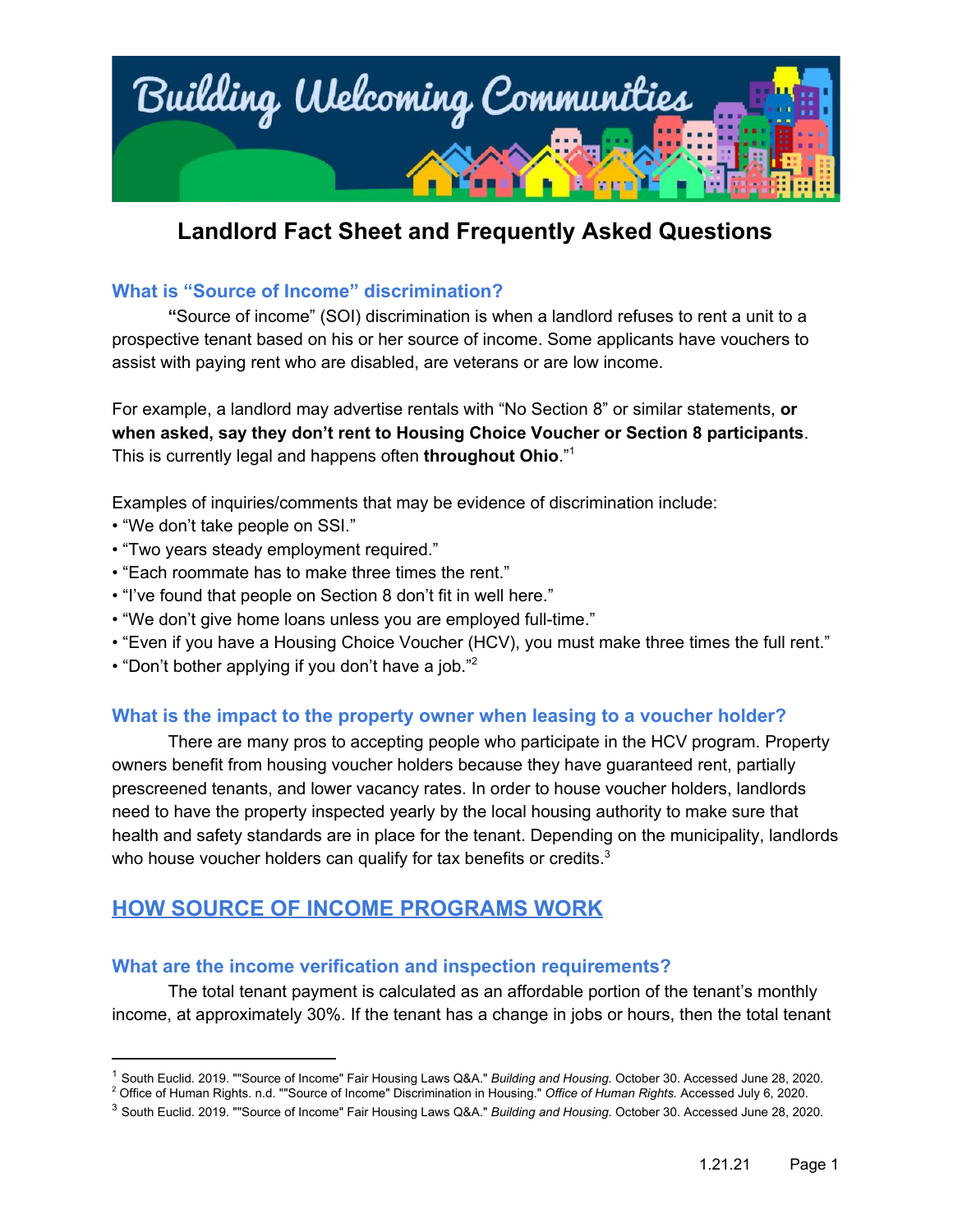

payment will be adjusted to allow their rent to remain affordable for them with the amount paid by the voucher provider increasing or decreasing. This ensures that the housing provider will always receive full rent payment.

However, a housing provider can still refuse to rent to a household with a voucher if the applicant and voucher provided combined will not cover the full rent amount.

Rental units must pass a Housing Quality Standards Inspection before going into a contract with the program. These are basic requirements established by HUD and include working smoke detectors, hazardous gas hook-ups, no water, no heat, or sewer issues and basic security measures. 4

## **Can a housing provider refuse to take a voucher because they do not want to work with a third party (eg. Public Housing Authority) or participate in the inspection process?**

No. This would violate source of income protections as working with the PHA and completing annual inspections is part of housing a Housing Choice Voucher holder. 5

### **Can landlords reject prospective voucher holding tenants based on their credit history or score?**

In short, yes, but this must be because there has been reasonable consideration and consistent screening on the credit score of prospective tenants with and without vouchers.

T.K. v. Landmark West, 353 N.J. Super. 353, 802 A.2d 609 (N.J. Super. Ct. App. Div. 2001) found that creditworthiness is specifically related to the landlords "legitimate concern that a prospective tenant has a reliable and steady source of income to fund rent payments and satisfy the other financial requirements of a lease."<sup>6</sup> More information about this case can be found in this document from the National [Housing](http://nhlp.org/files/03%20NHLP_Bull_NovDec08_source%20of%20income%20defense.pdf) Law Project.<sup>7</sup>

This means that if the owner reviewed the applicants credit and found cases of unpaid rent and utilities while the applicant was using a voucher, then this would be reasonable means for denial. However, if the applicant had accrued cases of unpaid rent and utilities *before* the use of the voucher, then denial of the potential tenant would be deemed discriminatory.

<sup>4</sup> South Euclid. 2019.

<sup>5</sup> South Euclid. 2019.

<sup>6</sup> South Euclid. 2019.

<sup>7</sup> National Housing Law Project. 2008. "Courts Consider Landlord Defenses to Source of Income Laws." *Housing Law Bulletin. December.* Accessed July 9, 2020.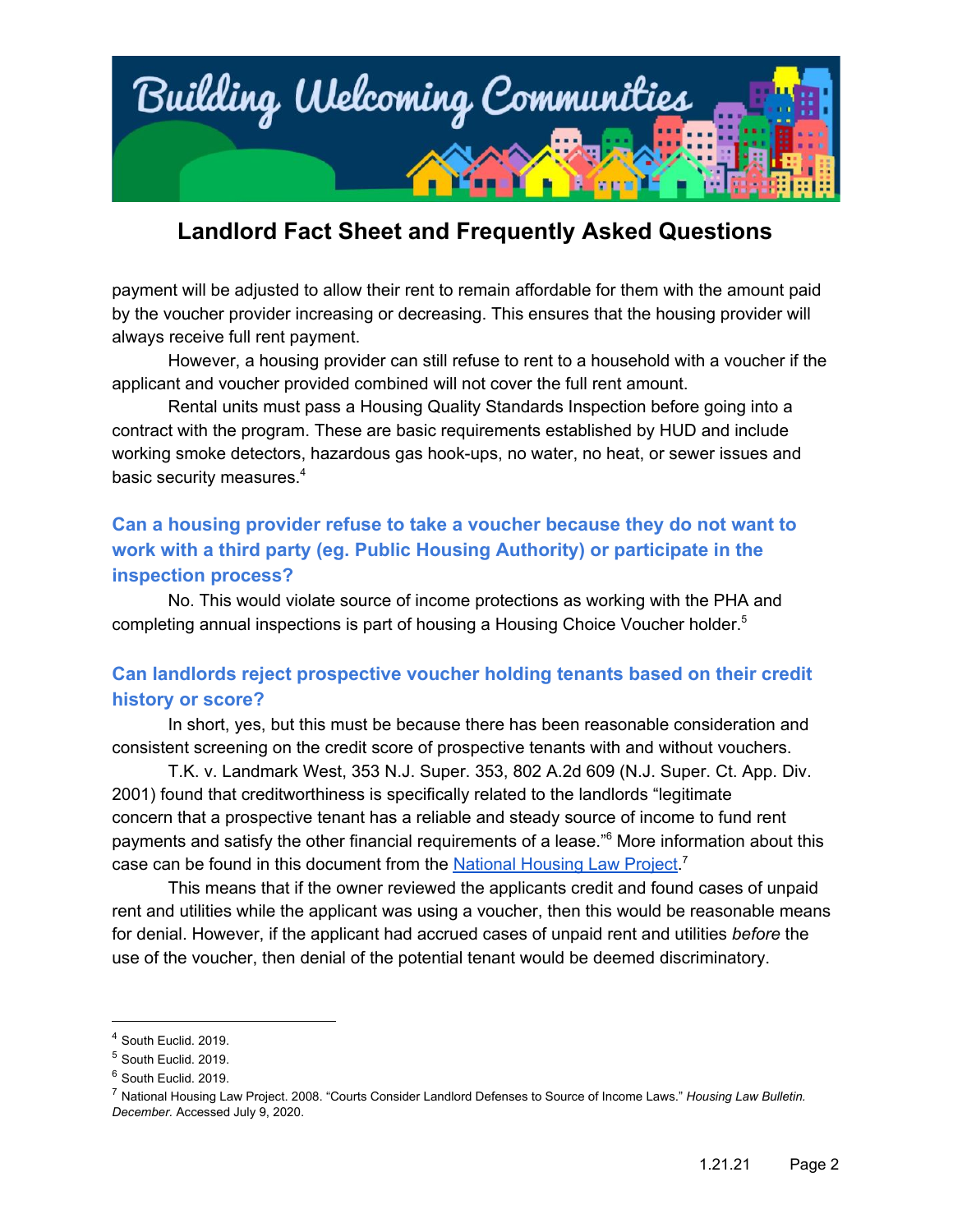

While landlords can deny an applicant with poor credit history, they cannot set a minimum credit score as a requirement. This would be discriminatory under source of income protections. Many voucher holders, especially newer voucher holders, may have lower credit history due to their financial situations. However, it should be noted that once the voucher holder is able to find affordable housing, they can begin rebuilding their credit score.<sup>8</sup>

### **Can landlords advertise their properties as "No Housing Vouchers" or "No Section 8"?**

No. This would be discrimination against source of income. Like other discriminatory language, a listing with this language would violate Fair Housing Laws and Ordinances.<sup>9</sup>

## **Can a landlord reject a prospective voucher holding tenant if they have court records pertaining to criminal history?**

Yes. However, screening for a criminal background can verge on discrimination protected by Fair Housing Laws. When screening a prospective tenant with or without a housing voucher, landlords must follow the guidelines set forth by HUD in the *2016 [guidance](https://www.hud.gov/sites/documents/HUD_OGCGUIDAPPFHASTANDCR.PDF) from HUD's Office of the General Counsel on the [Application](https://www.hud.gov/sites/documents/HUD_OGCGUIDAPPFHASTANDCR.PDF) of the Fair Housing Act Standards to the Use of Criminal Records by Providers of Housing and Real [Estate-Related](https://www.hud.gov/sites/documents/HUD_OGCGUIDAPPFHASTANDCR.PDF)*

*[Transactions.](https://www.hud.gov/sites/documents/HUD_OGCGUIDAPPFHASTANDCR.PDF)* This document states that the landlord must be able to show that any reason the applicant is denied is "necessary to serve a 'substantial, legitimate, nondiscriminatory interest'" and that the policy "accurately distinguishes between criminal conduct that indicates a demonstrable risk to resident safety and/or property and criminal conduct that does not."<sup>10</sup>

Under this guidance, "blanket bans" ("No felonies or criminal record") violates the Fair Housing Act because these bans disportionately discriminate against African Americans and Latinos.<sup>11</sup> Alternatives for screening for criminal history can be found in the guidance listed above.

## **Can landlords reject a prospective voucher holding tenant if they have been previously evicted and/or sued by a past landlord?**

<sup>8</sup> South Euclid. 2019.

<sup>&</sup>lt;sup>9</sup> South Euclid. 2019.

<sup>&</sup>lt;sup>10</sup> U.S. Department of Housing and Urban Development. 2016. "Office of General Counsel Guidance on Application of Fair Housing Act Standards to the Use of Criminal Records by Providers of Housing and Real Estate-Related Transactions." April. Accessed July 9, 2020.

<sup>11</sup> South Euclid. 2019.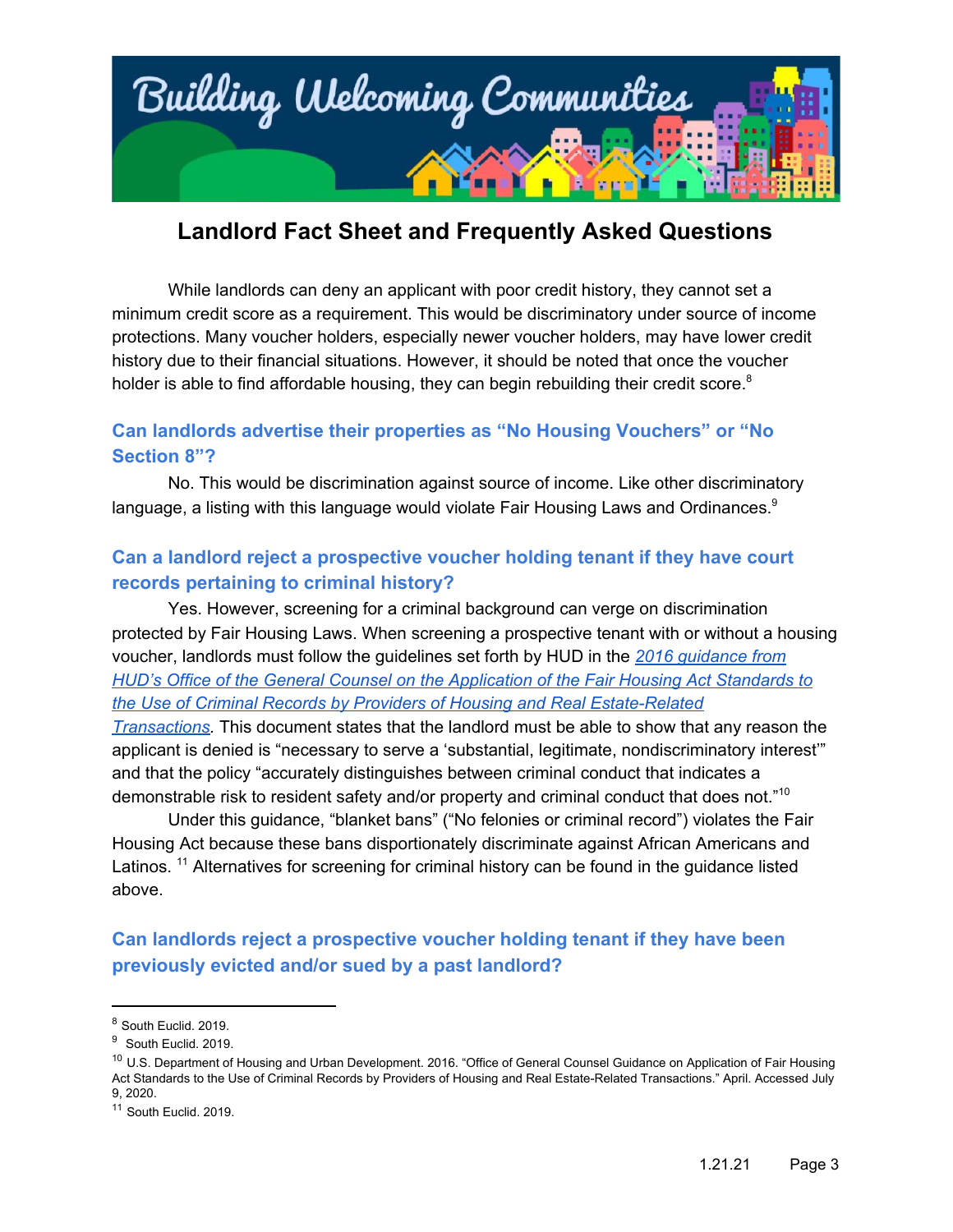

Yes. However similar to credit score, the past evictions must have occurred prior to the issue of a housing voucher. The eviction or lawsuit must also have been for reasons other than non-payment. For example, this could include damage to the property, repeated noise violations, or other material that breaches the lease may be considered reasonable.<sup>12</sup>

### **Can a landlord reject a voucher holding applicant because they do not meet the minimum income requirements?**

No. This would be considered source of income discrimination as some income requirements require the applicant to make two to three times the amount of monthly rent. This would not be appropriate for a voucher holder because they are only required to pay 30% of their monthly income towards rent with the rest of the rent being paid by the PHA. If a voucher holder's hours are cut or they receive a pay cut, then their monthly tenant portion will be adjusted so that it still remains affordable for them with the rest of the payment towards rent being made by the PHA. This ensures that the housing provider always receives full monthly rent payment.<sup>13</sup>

## **Can a landlord refuse to rent to a voucher holding applicant if the tenant's portion and the voucher provided combined do not cover the full amount of rent?**

Yes. Housing providers do not have to rent to a voucher holding applicant if the total contract (30% of the tenants monthly income and the voucher provided combined) is less than the rent amount that the property is listed or advertised for. However, charging a higher rent for voucher holders is against the fair housing ordinance and is discriminatory. 14

#### **Does the owner have to use a different lease?**

The landlord may use its own lease which must be in compliance with the Department of Housing and Urban Development (HUD) rules for submission to the public housing authority (PHA). The Landlord will attach HUD's Tenancy Addendum to its lease.

In addition, there are a few extra steps that the owner must take. Before signing the lease, the tenant and landlord must complete a Request for Tenancy Approval (RFTA). This allows the PHA to ensure that program requirements have been met.

After a RFTA is complete, the tenant and landlord can execute a lease. Following the lease, the landlord and PHA must execute a Housing Assistance Payments (HAP) contract,

<sup>&</sup>lt;sup>12</sup> South Euclid. 2019.

<sup>&</sup>lt;sup>13</sup> South Euclid. 2019.

<sup>&</sup>lt;sup>14</sup> South Euclid. 2019.